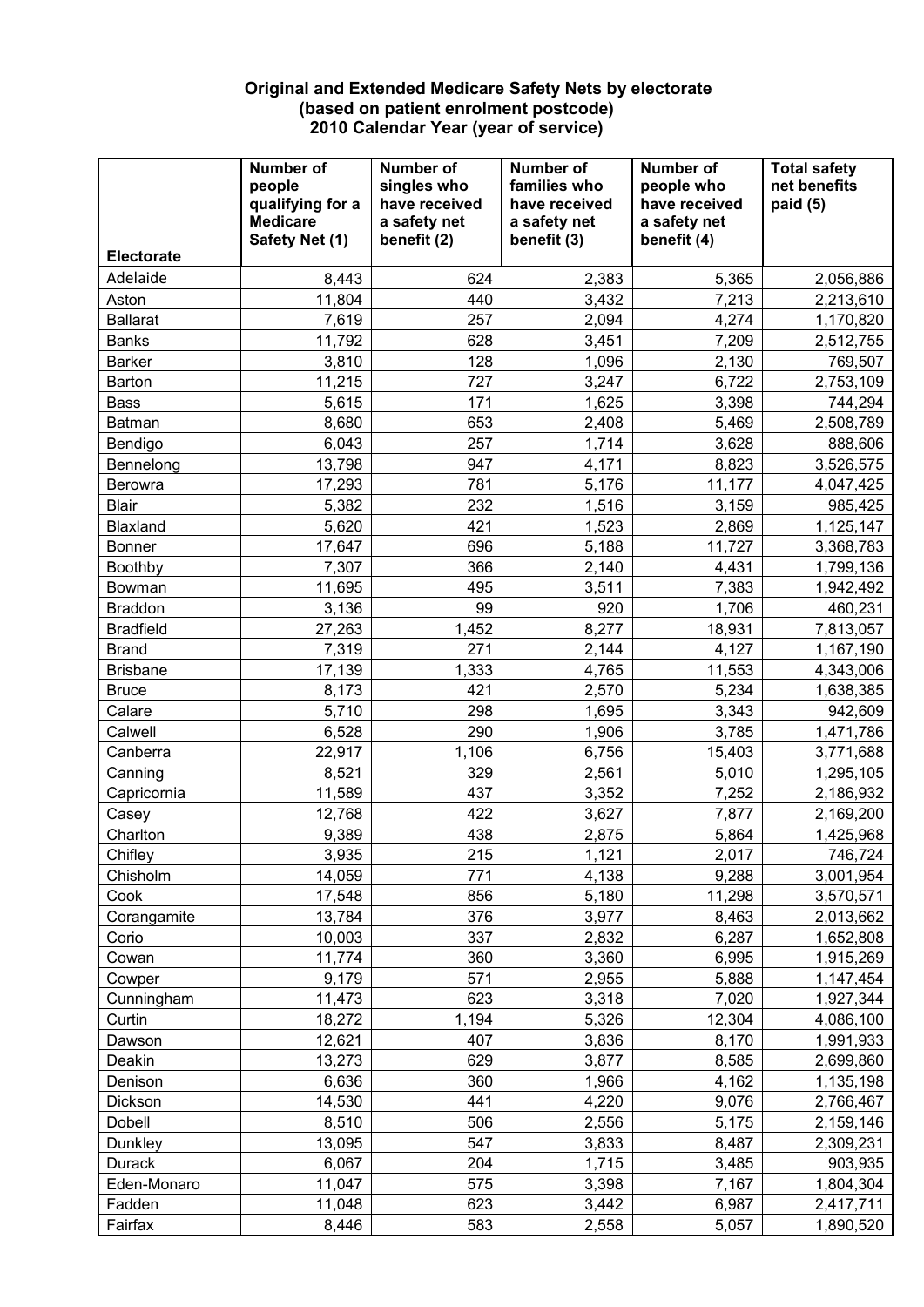| Farrer          | 7,000           | 261   | 2,017 | 4,189  | 1,313,585            |
|-----------------|-----------------|-------|-------|--------|----------------------|
| Fisher          | 7,282           | 475   | 2,343 | 4,426  | 1,715,289            |
| Flinders        | 13,275          | 495   | 4,006 | 8,803  | 2,305,794            |
| Flynn           | 9,921           | 415   | 2,938 | 6,099  | 2,145,196            |
| Forde           | 6,975           | 272   | 2,017 | 3,822  | 1,363,179            |
| Forrest         | 9,343           | 260   | 2,714 | 5,403  | 1,182,834            |
| Fowler          | 4,636           | 361   | 1,307 | 2,422  | 1,081,079            |
| Franklin        | 8,054           | 274   | 2,433 | 5,062  | 1,225,815            |
| Fraser          | 23,817          | 1,145 | 6,885 | 16,170 | 3,976,149            |
| Fremantle       | 14,677          | 693   | 4,267 | 9,067  | 2,814,661            |
| Gellibrand      | 8,665           | 568   | 2,473 | 5,425  | 2,503,438            |
| Gilmore         | 7,983           | 386   | 2,489 | 4,942  | 1,403,712            |
| Gippsland       | 4,922           | 146   | 1,396 | 2,728  | 681,998              |
| Goldstein       | 23,879          | 1,338 | 6,983 | 16,663 | 5,366,036            |
| Gorton          | 8,888           | 289   | 2,489 | 5,164  | 1,786,064            |
| Grayndler       | 10,574          | 1,182 | 2,888 | 6,540  | 3,611,521            |
| Greenway        | 7,809           | 342   | 2,190 | 4,165  | 1,514,246            |
| Grey            | 2,718           | 99    | 772   | 1,437  | 659,528              |
| Griffith        | 16,773          | 1,010 | 4,742 | 11,419 | 3,819,842            |
| Groom           | 13,129          | 427   | 3,866 | 8,161  | 2,159,044            |
| Hasluck         | 9,494           | 392   | 2,825 | 5,797  | 1,705,858            |
| Herbert         | 8,482           | 304   | 2,481 | 5,237  | 1,321,242            |
| Higgins         | 22,532          | 1,767 | 6,360 | 15,897 | 6,080,387            |
| Hindmarsh       | 7,229           | 475   | 2,125 | 4,511  | 1,897,154            |
| Hinkler         | 6,125           | 401   | 2,016 | 3,883  | 1,186,677            |
| Holt            | 11,096          | 296   | 3,076 | 6,204  | 1,841,320            |
| Hotham          | 12,332          | 620   | 3,575 | 7,988  | 2,505,596            |
| Hughes          | 12,835          | 493   | 3,622 | 7,694  | 2,436,608            |
| Hume            | 9,396           | 396   | 2,796 | 5,668  | 1,425,183            |
| Hunter          | 8,787           | 351   | 2,616 | 5,418  | 1,304,886            |
| Indi            | 6,892           | 262   | 2,030 | 4,154  | 1,479,781            |
| Isaacs          | 12,383          | 554   | 3,585 | 7,858  | 2,359,087            |
| Jagajaga        | 13,614          | 622   | 3,920 | 8,601  | 2,827,649            |
| Kennedy         | 6,917           | 315   | 2,139 | 4,188  | 1,046,697            |
| Kingsford Smith | 14,061          | 1,156 | 3,960 | 8,878  | 3,914,086            |
| Kingston        | 4,776           | 191   | 1,397 | 2,609  | 1,025,942            |
| Kooyong         | 20,370          | 1,291 | 5,864 | 14,104 | 5,132,229            |
| La Trobe        | 12,497          | 424   | 3,483 | 7,285  | 2,263,979            |
| Lalor           | 9,430           | 326   | 2,670 | 5,116  | 1,885,372            |
| Leichhardt      | 5,484           | 413   | 1,712 | 3,341  | 1,102,259            |
| Lilley          | 16,470          | 881   | 4,920 | 11,030 | 3,454,145            |
| Lindsay         | 6,910           | 371   | 1,956 | 3,705  | 1,241,309            |
| Lingiari        | 1,843           | 43    | 489   | 1,043  | 341,289              |
| Longman         | 6,525           | 269   | 1,997 | 3,842  | 1,334,757            |
| Lyne            | 6,079           | 363   | 1,960 | 3,697  | 749,388              |
| Lyons           | 4,159           | 133   | 1,233 | 2,392  | 587,524              |
| Macarthur       | 6,280           | 270   | 1,774 | 3,346  | 1,107,608            |
| Mackellar       | 22,720          | 1,341 | 6,841 | 14,927 | 5,332,438            |
| Macquarie       | 9,546           | 571   | 2,711 | 5,425  | 1,694,536            |
| Makin           | 5,735           | 241   | 1,688 | 3,319  |                      |
| Mallee          | 4,884           | 126   | 1,413 | 2,757  | 1,228,760<br>638,826 |
| Maranoa         | 9,061           | 348   |       | 5,334  |                      |
|                 |                 | 460   | 2,619 | 5,283  | 1,557,863            |
| Maribyrnong     | 8,332           | 272   | 2,397 |        | 1,977,239            |
| Mayo            | 6,550<br>11,349 | 386   | 1,866 | 3,859  | 1,342,356            |
| McEwen          |                 |       | 3,177 | 6,657  | 2,176,643            |
| McMahon         | 5,490           | 348   | 1,582 | 2,890  | 1,173,062            |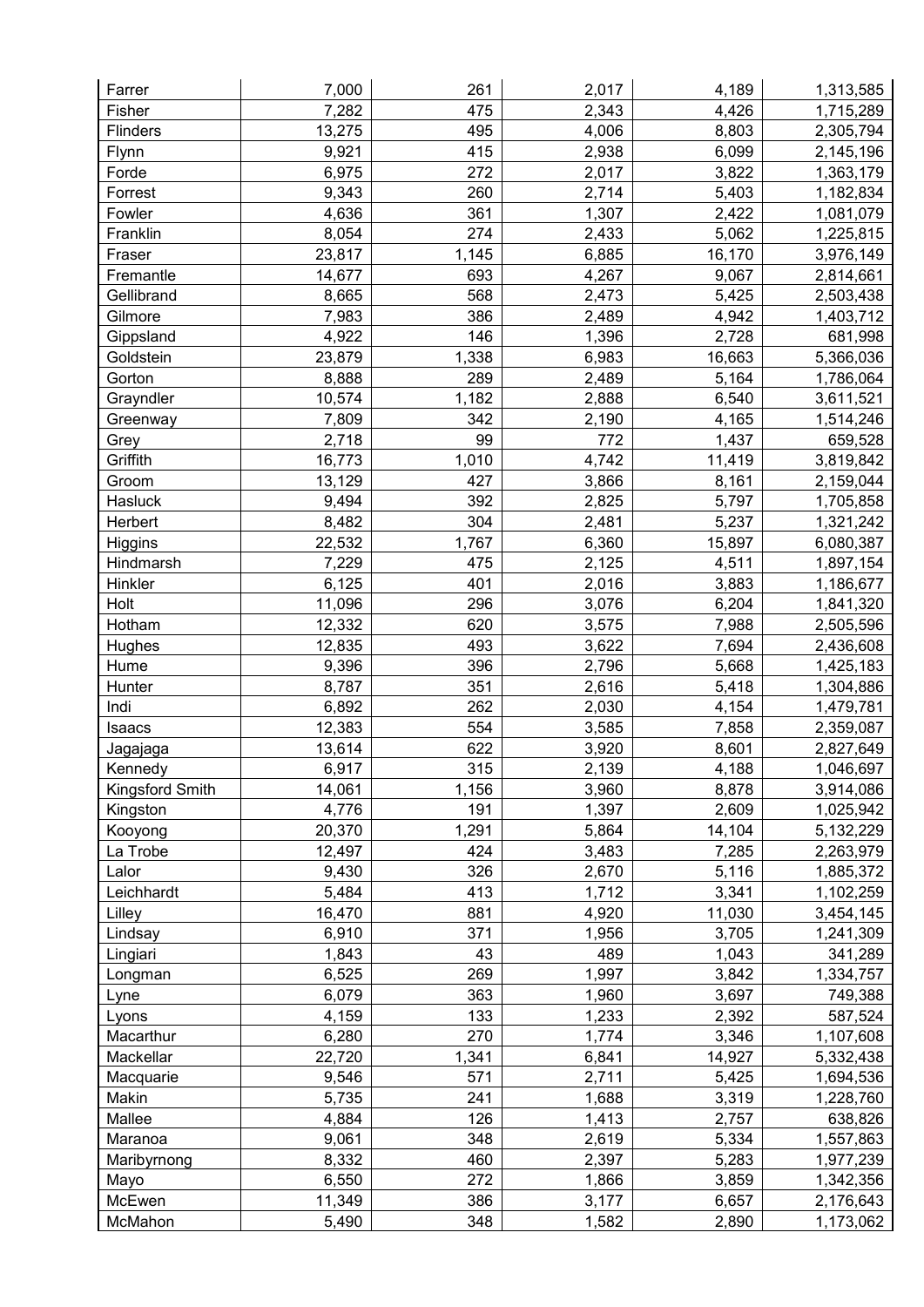| McMillan        | 5,172  | 229   | 1,463 | 2,780  | 973,321    |
|-----------------|--------|-------|-------|--------|------------|
| McPherson       | 12,859 | 712   | 3,907 | 8,082  | 2,871,950  |
| Melbourne       | 11,969 | 1,607 | 3,315 | 8,110  | 4,350,166  |
| Melbourne Ports | 19,815 | 1,960 | 5,499 | 13,511 | 5,998,579  |
| Menzies         | 13,763 | 587   | 4,188 | 8,911  | 2,980,706  |
| Mitchell        | 14,187 | 610   | 4,091 | 8,441  | 2,957,318  |
| Moncrieff       | 12,034 | 842   | 3,731 | 7,933  | 2,752,221  |
| Moore           | 14,278 | 412   | 4,134 | 8,743  | 2,372,741  |
| Moreton         | 13,805 | 761   | 4,040 | 8,783  | 2,956,415  |
| Murray          | 7,357  | 176   | 2,069 | 4,543  | 1,101,120  |
| New England     | 7,211  | 303   | 2,106 | 4,287  | 986,215    |
| Newcastle       | 9,523  | 586   | 2,809 | 6,150  | 1,646,904  |
| North Sydney    | 23,609 | 2,067 | 6,871 | 16,442 | 7,417,465  |
| O'Connor        | 4,644  | 172   | 1,329 | 2,573  | 727,192    |
| Oxley           | 9,276  | 381   | 2,713 | 5,553  | 1,884,308  |
| Page            | 10,231 | 628   | 3,119 | 6,479  | 1,443,859  |
| Parkes          | 5,949  | 326   | 1,751 | 3,516  | 1,061,190  |
| Parramatta      | 8,174  | 592   | 2,399 | 4,725  | 1,907,037  |
| Paterson        | 8,893  | 404   | 2,799 | 5,697  | 1,270,596  |
| Pearce          | 10,102 | 311   | 2,963 | 5,901  | 1,693,912  |
| Perth           | 11,305 | 729   | 3,287 | 7,113  | 2,363,842  |
| Petrie          | 9,590  | 523   | 2,916 | 6,237  | 1,945,853  |
| Port Adelaide   | 4,107  | 246   | 1,184 | 2,417  | 1,098,784  |
| Rankin          | 7,599  | 347   | 2,196 | 4,437  | 1,474,861  |
| Reid            | 10,615 | 848   | 3,081 | 6,345  | 2,847,996  |
| Richmond        | 8,915  | 680   | 2,764 | 5,479  | 2,018,692  |
| Riverina        | 12,132 | 419   | 3,540 | 7,380  | 1,798,229  |
| Robertson       | 8,766  | 535   | 2,625 | 5,319  | 2,412,832  |
| Ryan            | 21,193 | 1,012 | 6,251 | 14,290 | 4,638,500  |
| Scullin         | 5,833  | 295   | 1,686 | 3,325  | 1,284,269  |
| Shortland       | 8,481  | 475   | 2,588 | 5,308  | 1,493,658  |
| Solomon         | 6,960  | 223   | 1,946 | 4,042  | 1,128,615  |
| Stirling        | 12,120 | 657   | 3,597 | 7,799  | 2,529,798  |
| <b>Sturt</b>    | 9,235  | 511   | 2.738 | 5,871  | 1,887,393  |
| Swan            | 10,719 | 758   | 3,184 | 6,896  | 2,267,050  |
| Sydney          | 12,639 | 2,047 | 3,438 | 8,618  | 5,358,156  |
| Tangney         | 16,797 | 697   | 4,995 | 10,647 | 3,043,278  |
| Throsby         | 7,906  | 436   | 2,439 | 4,634  | 1,435,407  |
| Wakefield       | 3,358  | 126   | 933   | 1,777  | 718,662    |
| Wannon          | 8,505  | 274   | 2,340 | 5,087  | 1,063,787  |
| Warringah       | 25,360 | 2,119 | 7,333 | 17,697 | 7,473,684  |
| Watson          | 7,393  | 476   | 2,015 | 3,873  | 1,651,458  |
| Wentworth       | 27,933 | 3,550 | 7,696 | 20,328 | 10,996,378 |
| Werriwa         | 5,451  | 300   | 1,563 | 2,895  | 1,274,562  |
| Wide Bay        | 5,832  | 394   | 1,911 | 3,714  | 1,173,480  |
| Wills           | 9,985  | 712   | 2,815 | 6,279  | 2,653,181  |
| Wright          | 7,697  | 258   | 2,235 | 4,462  | 1,416,669  |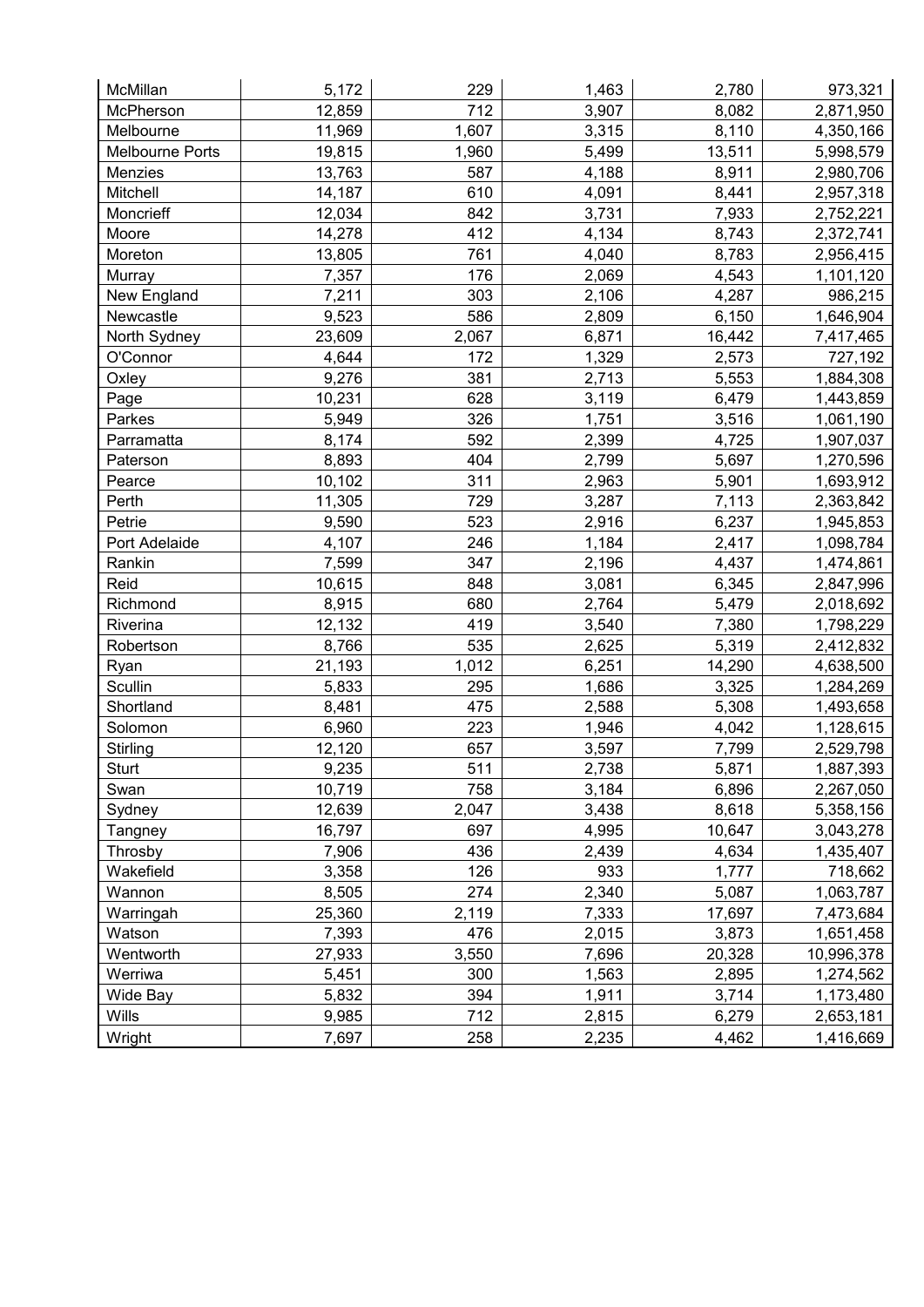## **Original and Extended Medicare Safety Nets By State/Territory (based on patient enrolment postcode) 2010 Calendar Year (year of service)**

| <b>State</b> | Number of<br>people<br>qualifying for<br>a Medicare<br>Safety Net (1) | Number of<br>singles who<br>have<br>received a<br>safety net<br>benefit (2) | Number of<br>families who<br>have<br>received a<br>safety net<br>benefit (3) | Number of<br>people who<br>have<br>received a<br>safety net<br>benefit (4) | <b>Total safety net</b><br>benefits paid<br>(5) |
|--------------|-----------------------------------------------------------------------|-----------------------------------------------------------------------------|------------------------------------------------------------------------------|----------------------------------------------------------------------------|-------------------------------------------------|
| <b>NSW</b>   | 527,453                                                               | 34,675                                                                      | 154,730                                                                      | 331,198                                                                    | \$122,396,876                                   |
| <b>VIC</b>   | 413,707                                                               | 21,215                                                                      | 118,704                                                                      | 261,911                                                                    | \$87,988,620                                    |
| <b>QLD</b>   | 323,174                                                               | 16,008                                                                      | 96,086                                                                       | 204,670                                                                    | 65,220,711                                      |
| <b>SA</b>    | 63,271                                                                | 3,280                                                                       | 18,323                                                                       | 37,727                                                                     | \$14,484,108                                    |
| <b>WA</b>    | 165,467                                                               | 7,438                                                                       | 48,410                                                                       | 101,885                                                                    | \$30,075,904                                    |
| <b>TAS</b>   | 27,601                                                                | 1,037                                                                       | 8,178                                                                        | 16,722                                                                     | \$4,153,120                                     |
| <b>NT</b>    | 8,768                                                                 | 266                                                                         | 2,425                                                                        | 5,064                                                                      | \$1,462,847                                     |
| <b>ACT</b>   | 46,909                                                                | 2,256                                                                       | 13,692                                                                       | 31,686                                                                     | \$7,771,421                                     |
| Aust         | 1,576,350                                                             | 86,175                                                                      | 460,548                                                                      | 990,863                                                                    | \$333,553,608                                   |

## **Notes:**

- Electorate safety nets statistics published prior to November 2009 were on a year of processing basis. These statistics have been compiled on a calendar year of service basis (having regard to services processed up to six months after the end of calendar year 2010) consistent with the basis on which the safety nets operate. Date of processing refers to the date on which the claim was processed by Medicare Australia, whilst date of service data compiles the data based on the date that the service was provided to the patient. The date of processing and date of service are not necessarily the same date. For example, a person may receive a service in November 2010 (date of service) but may not claim the Medicare benefit, including any safety net benefits, until January 2011 (date of processing). This lag in payment of benefits can mean that there is a significant difference between data complied on date of service versus date of processing.
- Published safety net statistics have regard to the original Medicare safety net and the extended Medicare safety net.
- The original Medicare benefits safety net covers the 'gap amount' that is, the difference between the Medicare benefit paid and the schedule fee for out-of hospital services. Once an annual threshold of cumulative 'gap amounts' has been reached, the Medicare rebate is paid at 100% of the Schedule Fee for the remainder of the calendar year. In 2010 the threshold for the original Medicare safety net was \$383.90.
- Under the extended Medicare safety net, (EMSN) Medicare meets 80% of the out-of-pocket costs for Medicare services provided outside hospital, once an annual threshold of out-of-pocket costs is reached. Out-of-pocket costs refers to the difference between the Medicare benefit and the fee charged by the practitioner. There are two threshold levels for the EMSN. Concession card holders and families in receipt of Family Tax Benefit Part A are eligible for the lower threshold. All other singles and families are eligible for the general EMSN threshold. The thresholds applying to calendar year 2010 were \$555.70 (for Concession Card Holders and families in receipt of Family Tax Benefit Part A) and \$1,111.60 (for all others).
- The number of people qualifying for the Medicare safety net is not equivalent to the number of people receiving benefits under the safety net.
- Only health services receiving a Medicare benefit rebate appear in Medicare data sets.
- All funding data is in nominal/current dollars of the year in question i.e. not adjusted for price inflation.
- Electorate level data should be considered as estimates only. Allocations of services and funding for other than safety net data were based on patient enrolment postcode. Safety net data for families were allocated to electorates having regard to the postcode of the family contact, otherwise they were based on the postcode for the oldest member of the family at 31 December of the year in question. The postcode concordance used in compiling these estimates is for Commonwealth Electoral Divisions as at 2010.
- Where a postcode boundary overlaps different electorate boundaries, the postcode data is allocated to the respective electorates using a postcode to CED concordance file, built by the Department of Health and Ageing, using Australian Bureau of Statistics (ABS) population data. This assumes that Medicare postcode data is geographically distributed in the same proportions as the population was distributed for these split postcodes.